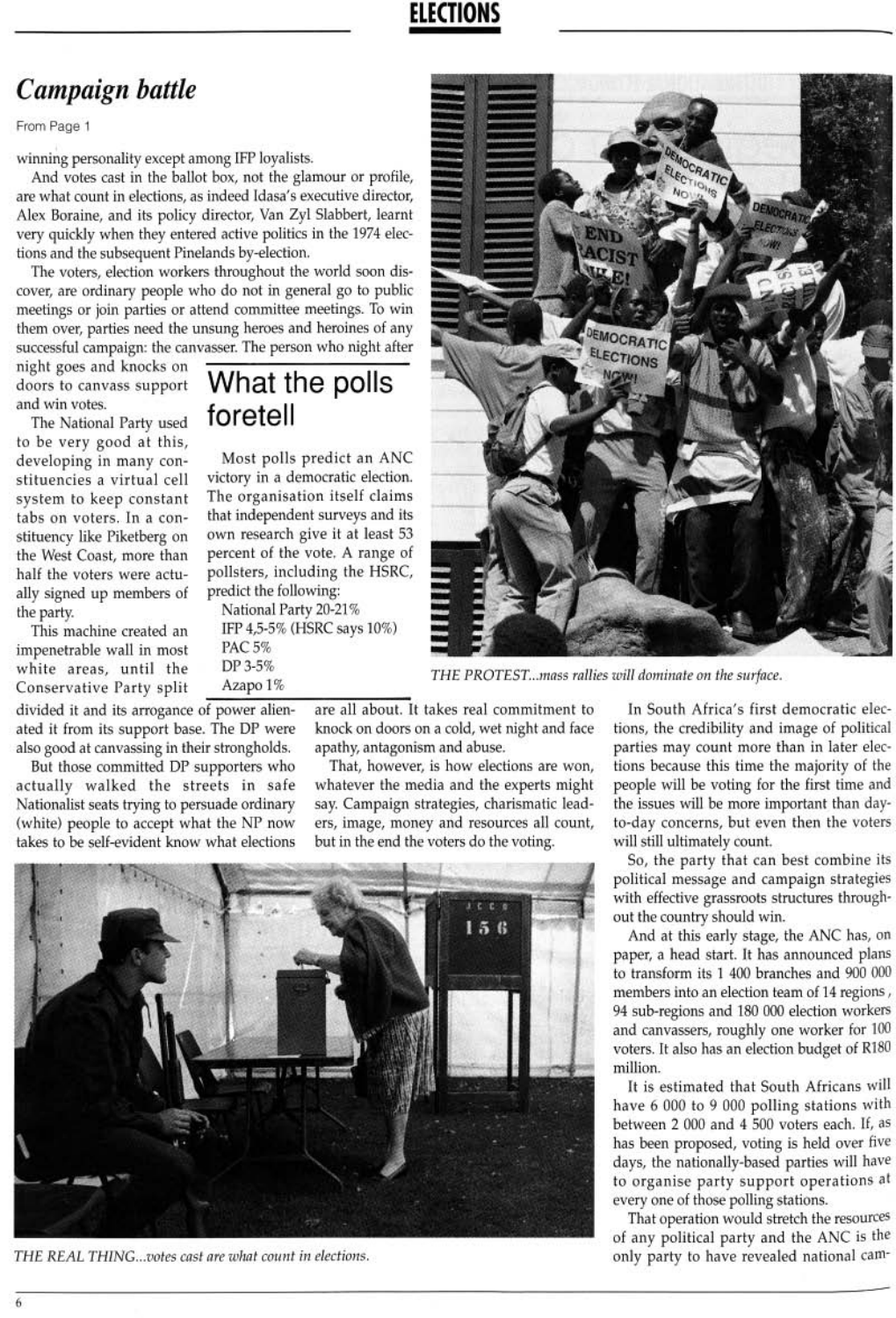### **ELECTIONS**

paign plans. The NP and the DP have also developed national plans and more modest fundraising targets - the DP, for instance, has set a target of  $R25/R30$  million – but their campaign plans are not as (publicly) developed as the ANC's.

The IFP, PAC and CP have yet to reveal much about their election strategies, but unless the Cosag grouping can be transformed into an election alliance, the CP cannot hope for anything but a miniscule role if it is only going to campaign among rightwing whites.

Any party, however, that is serious about the election will have to campaign nationally if it wants to feature in the new democratic parliament, particularly if a minimum 5 percent threshold is laid down for representation in an interim multi-party cabinet.

With some 55 percent of the estimated 21 million voters located in three predominantly rural regions - Border/Ciskei/ Transkei, Natal/KwaZulu and Northern Tansvaal - those grassroots structures throughout the country are going to be vital for any serious political party.

### 'On paper, the ANC has a head start at this stage'

Another logistical nightmare for the somewhat staid party structures and their relatively old leadership is that, according to Development Bank figures, half the voters will be under the age of 30 and half the African voters will be between 18 and 25.

Within those realities, the ANC will market its role as the leader of the liberation struggle and the people's party, the NP will stress its ability to give people security and stability, the PAC will emphasise black solidarity against white economic power, the DP will promote its commitment to human rights and democracy as well as its clean image, the IFP will sell itself as a moderate and national grouping and the CP will tell whites that they have been sold-out and should fight for their rights. The ordinary voter may well be confused by all this and the effective canvassing machines will try to resolve their confusion by promoting their parties. Don't be surprised however, if the NP does not yet resort to 'sweeties', its time honoured practice of announcing good news, like tax cuts and civil service salary increases, shortly before the polling date unless the interim government can eliminate the use of this shameful tactic to win votes... Barry Streek is on the political staff of the Cape Times.

# **From excitement to** optimism... to gloom

Democracy in Action asked a few 'ordinary people' how they felt about the forthcoming general election. Here's what they had to say...

#### **KHAYELITSHA**

"R XX is a trader in Khayelitsha who is not sure exactly what the elections might bring, but is nevertheless keen for the day when he can cast his vote.

'Most people are not scared of what election day might bring, they are excited and they will vote. I can't be sure what will happen after elections, we don't really know what those people (whites who currently hold power) will do.'

What does he think must change?

'We want apartheid to go, they say it's been scrapped already, but it continues. Then we want to have the same amount of wealth as the whites - without money you can do nothing.

'Sometimes when you go to court and listen to the cases, you see how apartheid is still there. The white guys get a chance, they're let out on small bail amounts, but the black guys get given large amounts which they know we can't pay or they're held in custody.

'If a white wants to buy a firearm, then even if he is a young guy, he will get it. Even if I apply for a licence then I won't get one.'

Mr XX is not particularly optimistic about what will happen after the elections.

I doubt that things can be normal; we are too mixed. There are some white people who don't hate us, they like us, but others hate too much. I don't trust them.

'Only God can change things, I don't know what we can do.

'If I come from East London I can't get a

ANC – 'by sheer force of numbers'.

Firmly positive about the future, she says: 'I am the eternal optimist. I think it will work, we will have to make it work. You have to believe that. And I think the world wants it to work as much as we do.'

Smith - not her real name, she was not keen to be identified - recently spent an afternoon observing parliament, an experience that left her sobered, even her optimism tempered.

'I was disgusted watching these rude, uncouth people at work.' She suggests future voters should all be given the opportunity to visit parliament. 'They should see how parliament really works, and where the people they are voting for will be going and what they will be doing.'

She also thinks prospective candidates should undertake extensive training programmes, including visits to countries 'where parliaments and democracy are established and really work'.

She cautioned that there exists a danger that the demands and expectations of the impoverished majority cannot be met. 'People may become disillusioned if their daily lives don't improve. There could be problems in that sphere.'

Also worrying to her is the escalating violence in the country, which she attributes to groups who don't want to see a negotiated settlement succeed. She believes there is a 'sinister element of some kind' at work.

For elections to succeed, she believes there is a need for voter education and training, and welcomes initiatives to establish a national election monitoring organisation. 'It is inevitable that there will be malpractices of some kind. We don't have a history of democracy in this country. It gives me hope to think there could be a group of eminent South Africans monitoring the process.'

job in Cape Town, but a white guy who comes from overseas gets a job and a house. They won't trust me and I'm from just around the corner, but they will give jobs to white guys.'



A determined optimist is how Joan Smith describes herself in the run-up to the elections. She hopes the imminent poll will bring about a government of national unity, and anticipates that it will be dominated by the



This is how a forty-something 'coloured' receptionist feels about the forthcoming poll: 'I'm not sure that I will vote in the coming

To Page 8

 $\overline{7}$